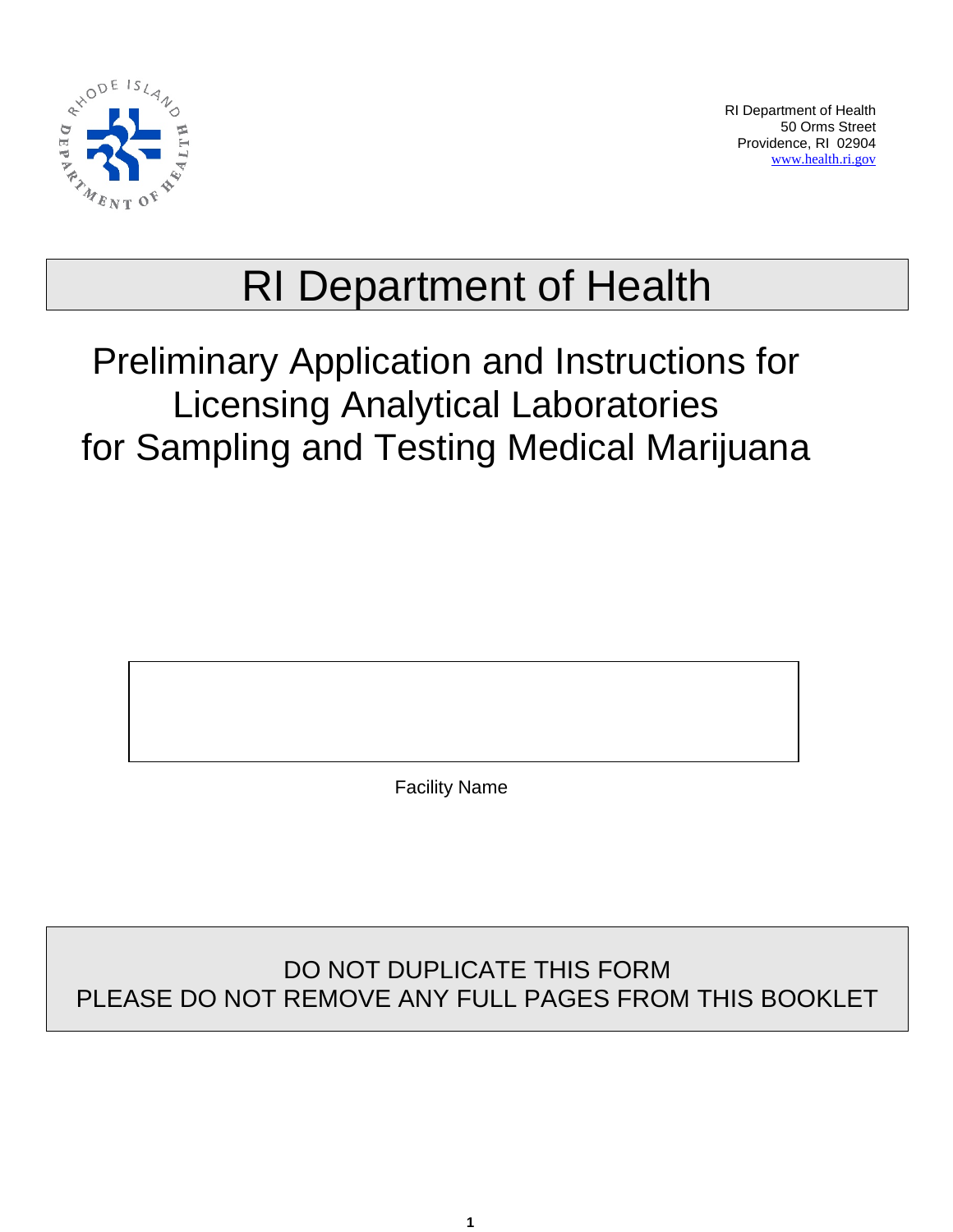## INSTRUCTIONS

Familiarity with the *Rules and Regulations for Licensing Analytical Laboratories for Sampling and Testing Medical Marijuana (216-RICR-60-05-6)* is necessary before completing this application*.* These regulations are available through the Department of Health's website at [http://www.health.ri.gov/licenses.](http://www.health.ri.gov/licenses)

There are several steps involved in the application process. This application is for preliminary approval. Once preliminary approval is granted you will be provided with the final application which will be required to be completed before a license can be issued.

- Answer all questions. Do not leave blanks. You will be notified of any incomplete items and will have 30 days in which to supply the deficient information to the Department. Use a ballpoint pen.
- Application fee of \$5,000.00 in the form of a check/money order payable to "General Treasurer, State of Rhode Island". Do not send cash.
- Provide a completed zoning compliance statement, enclosed with this application.
- License application materials are public records as mandated by Rhode Island law and may be made available to the public, unless otherwise prohibited by State or Federal law.
- Misrepresentations are grounds for refusal or subsequent revocation of license.
- If you have any questions concerning this application, call the Department of Health Laboratories at (401) 222-5600.
- Return completed application to:

.

Certification Officer Rhode Island Department of Health Laboratories 50 Orms Street Providence, RI 02904

Name of Laboratory Director: \_\_\_\_\_\_\_\_\_\_\_\_\_\_\_\_\_\_\_\_\_\_\_\_\_\_\_\_\_\_\_\_\_\_\_\_\_\_\_\_\_\_\_\_\_\_\_\_

Name of person who completed this application: \_\_\_\_\_\_\_\_\_\_\_\_\_\_\_\_\_\_\_\_\_\_\_\_\_\_\_\_\_\_\_\_\_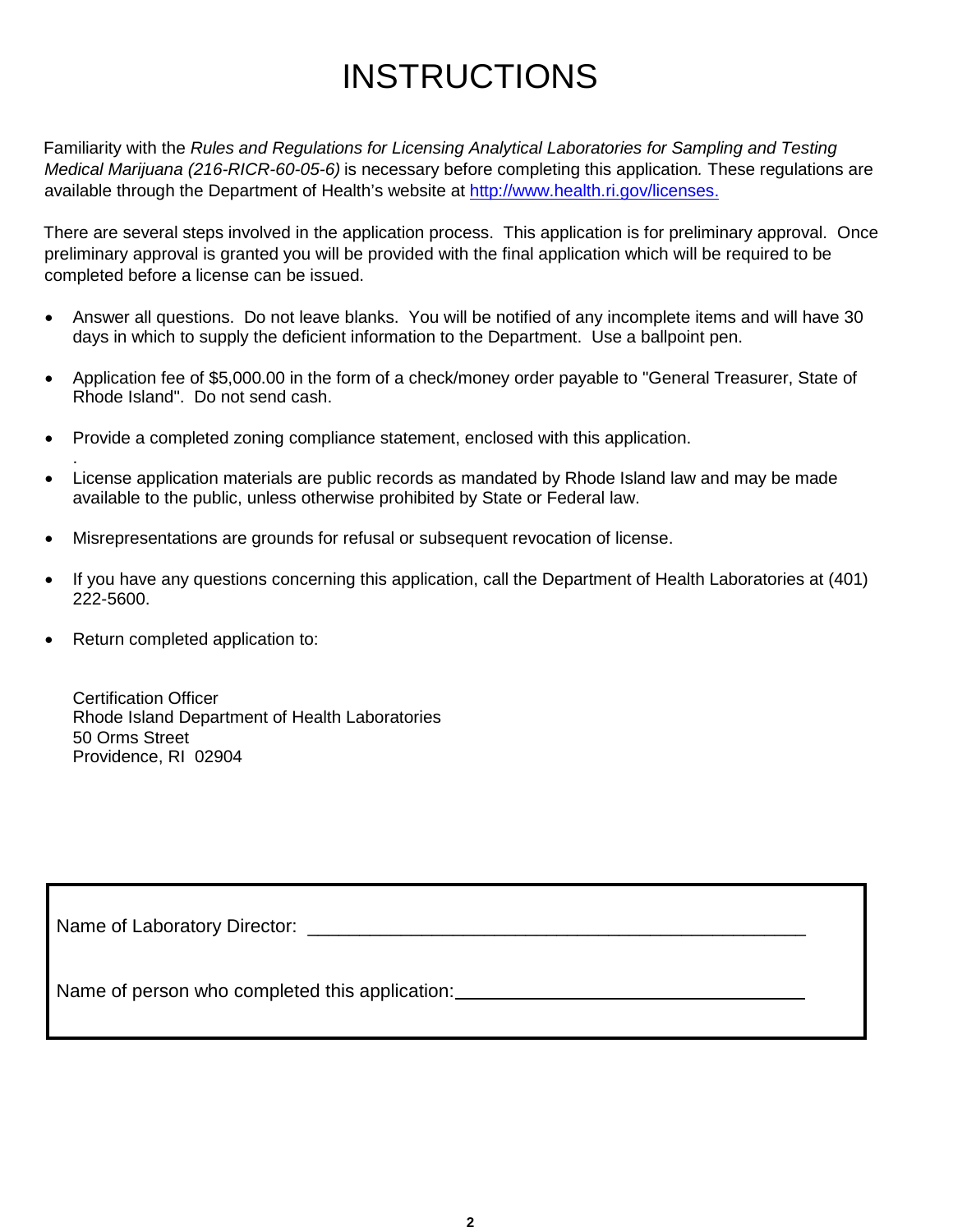| State of Rhode Island and Providence Plantations<br>Department of Health                                                                                                                                                     |                                                                                                                                                                                                                                        |  |  |  |
|------------------------------------------------------------------------------------------------------------------------------------------------------------------------------------------------------------------------------|----------------------------------------------------------------------------------------------------------------------------------------------------------------------------------------------------------------------------------------|--|--|--|
| <b>Facility Name:</b><br>Provide the name of the<br>facility (as known to the<br>public) for which this<br>license is being<br>requested.                                                                                    |                                                                                                                                                                                                                                        |  |  |  |
| <b>Facility Contact</b><br>Information:<br>Provide the facility.<br>Phone, Fax and Email<br>Information.                                                                                                                     |                                                                                                                                                                                                                                        |  |  |  |
| <b>Mailing Information:</b><br>Provide the mailing<br>information for all<br>communication regarding<br>this license, if different<br>from Facility Location<br>Information<br>(Not published on<br>RIDOH website).          |                                                                                                                                                                                                                                        |  |  |  |
| <b>Proposed Facility</b><br>Location<br>Information:<br>Provide the proposed<br>location information for<br>this facility.<br>(Published on RIDOH<br>website).                                                               | Phone: example and a series of the series of the series of the series of the series of the series of the series of the series of the series of the series of the series of the series of the series of the series of the serie<br>Fax: |  |  |  |
| <b>Ownership Type:</b><br>Check ONE                                                                                                                                                                                          | $\mathsf{L}$<br>Corporation<br><b>Limited Liability Company</b><br>Sole Proprietorship<br><b>Governmental Entity</b><br><b>Limited Partnership</b><br>Partnership<br>Partner                                                           |  |  |  |
| <b>Ownership Information:</b><br>Provide the ownership<br>information for the Sole<br>Proprietorship,<br>Partnership, Limited<br>Partnership, Corporation,<br><b>Limited Liability</b><br>Company or<br>Governmental Entity. | Name: __________________<br>DBA: www.astronometer.com/web/2010/07/2010                                                                                                                                                                 |  |  |  |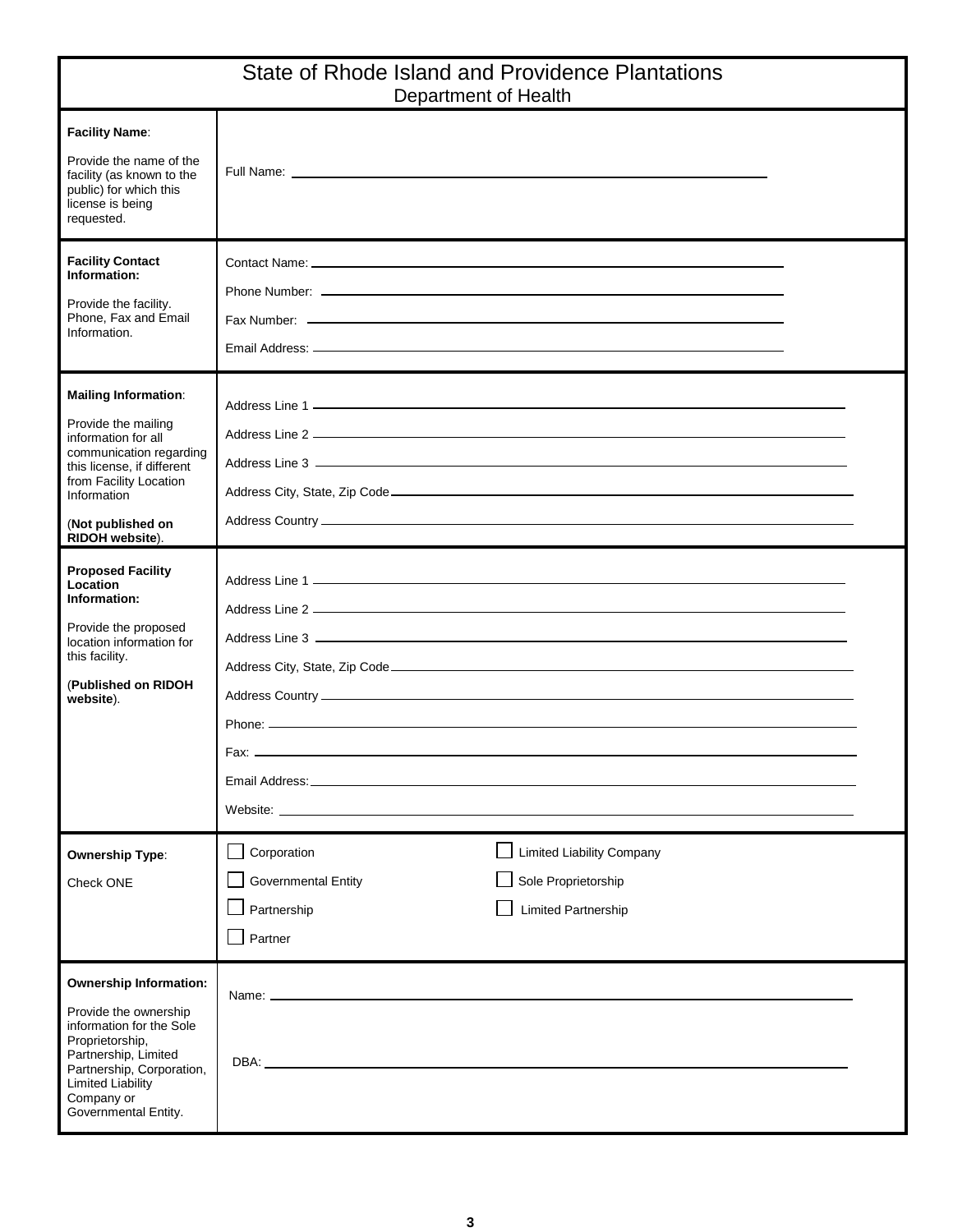| <b>Ownership Address</b><br>Information:<br>Provide the contact<br>information of the Sole<br>Proprietorship,<br>Partnership, Limited<br>Partnership, Corporation,<br><b>Limited Liability Company</b><br>or Governmental Entity.  |                                                                                                                                                                  |
|------------------------------------------------------------------------------------------------------------------------------------------------------------------------------------------------------------------------------------|------------------------------------------------------------------------------------------------------------------------------------------------------------------|
| Ownership of<br><b>Laboratory Premises</b><br>Provide the legal name<br>and current address of all<br>such persons or entities                                                                                                     | Will the analytical laboratory premises and or operational assets be owned or leased by a person(s) or entity other than<br>the applicant?<br>Yes<br><b>No</b>   |
| who will own or lease the<br>laboratory premises or<br>operational assets,<br>whether direct or indirect.                                                                                                                          | Address City, State, Zip Code <b>Address City, State, 2016</b><br>Phone:<br>(If necessary provide additional names and contact information on a separate sheet.) |
|                                                                                                                                                                                                                                    |                                                                                                                                                                  |
| <b>Cannabis Testing in</b><br><b>Other Jurisdictions</b>                                                                                                                                                                           | Do any persons in the organization have ownership, interest or operational control in cannabis testing laboratories in any<br>other jurisdictions?               |
| Provide the legal name<br>and current address of all<br>persons or entities in the<br>organization who have<br>ownership, interest or<br>operational control in<br>cannabis testing<br>laboratories in any other<br>jurisdictions. | <b>No</b><br>Yes<br>Name<br>Have there been any revocations or disciplinary actions taken against such persons?   Yes<br><b>No</b>                               |
|                                                                                                                                                                                                                                    | (If necessary provide additional names and contact information on a separate sheet.)                                                                             |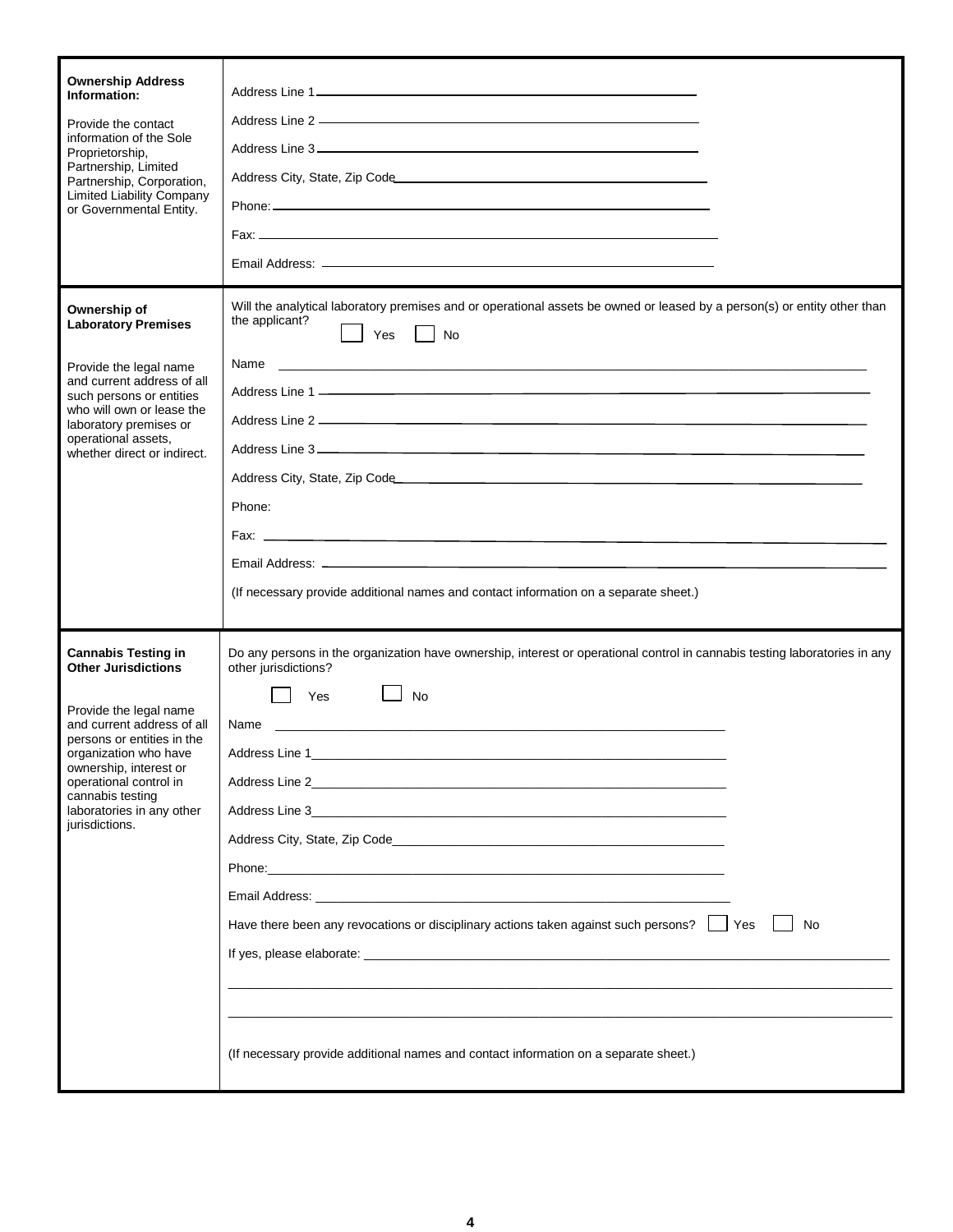| <b>Affidavit of Applicant</b>           | <b>AFFIDAVIT AND SIGNATURE</b>                                                                                                                                                                                                                                                                                                                                                                                                                                   |                                        |
|-----------------------------------------|------------------------------------------------------------------------------------------------------------------------------------------------------------------------------------------------------------------------------------------------------------------------------------------------------------------------------------------------------------------------------------------------------------------------------------------------------------------|----------------------------------------|
| Read, sign, and date this<br>affidavit. | This Application Must be Signed                                                                                                                                                                                                                                                                                                                                                                                                                                  |                                        |
|                                         | I have carefully read the questions in the foregoing application and have answered them completely, without<br>reservations of any kind, and I declare under penalty of perjury that my answers and all statements made by me<br>herein are true and correct. Should I furnish any false information in this application, I hereby agree that such<br>act shall constitute cause for denial, suspension or revocation of licensing in the State of Rhode Island. |                                        |
|                                         | I understand that this is a continuing application and that I have an affirmative duty to inform the Rhode Island<br>Department of Health of any change in the answers to these questions after this application and this Affidavit is<br>signed.                                                                                                                                                                                                                |                                        |
|                                         | I hereby declare, under penalty of perjury, that I have filed all required state tax returns and have either paid all<br>taxes due the state or have entered into a written installment agreement with the Rhode Island Division of<br>Taxation.                                                                                                                                                                                                                 |                                        |
|                                         | <b>Signature of Authorized Person</b>                                                                                                                                                                                                                                                                                                                                                                                                                            | <b>Date of Signature</b><br>(MM/DD/YY) |
|                                         | <b>Printed Name of Authorized Person</b>                                                                                                                                                                                                                                                                                                                                                                                                                         |                                        |
|                                         | <b>Title of Authorized Person</b>                                                                                                                                                                                                                                                                                                                                                                                                                                |                                        |
|                                         | Furnishing the SSN and/or FEIN is mandatory. The SSN and/or FEIN will be transmitted to the Rhode Island<br>Division of Taxation pursuant to Chapter 75 of Title 5 of the Rhode Island General Laws, as amended.                                                                                                                                                                                                                                                 |                                        |

#### **Application Review List**

- **I have answered all questions and have signed the application where required.**
- **I have enclosed ONE check/money order in the amount of \$5,000.00 made payable (in U.S. funds, only) to "General Treasurer, State of Rhode Island." I have not sent cash.**
- **I have read the Rules and Regulations for the Licensing of Analytical Laboratories for Sampling and Testing of Medical Marijuana. ((216-RICR-60-05-6)**
- **I have attached a copy of the zoning compliance statement.**
- **I understand that this application is for preliminary approval only. I will be required to complete a final application and provide additional documentation.**